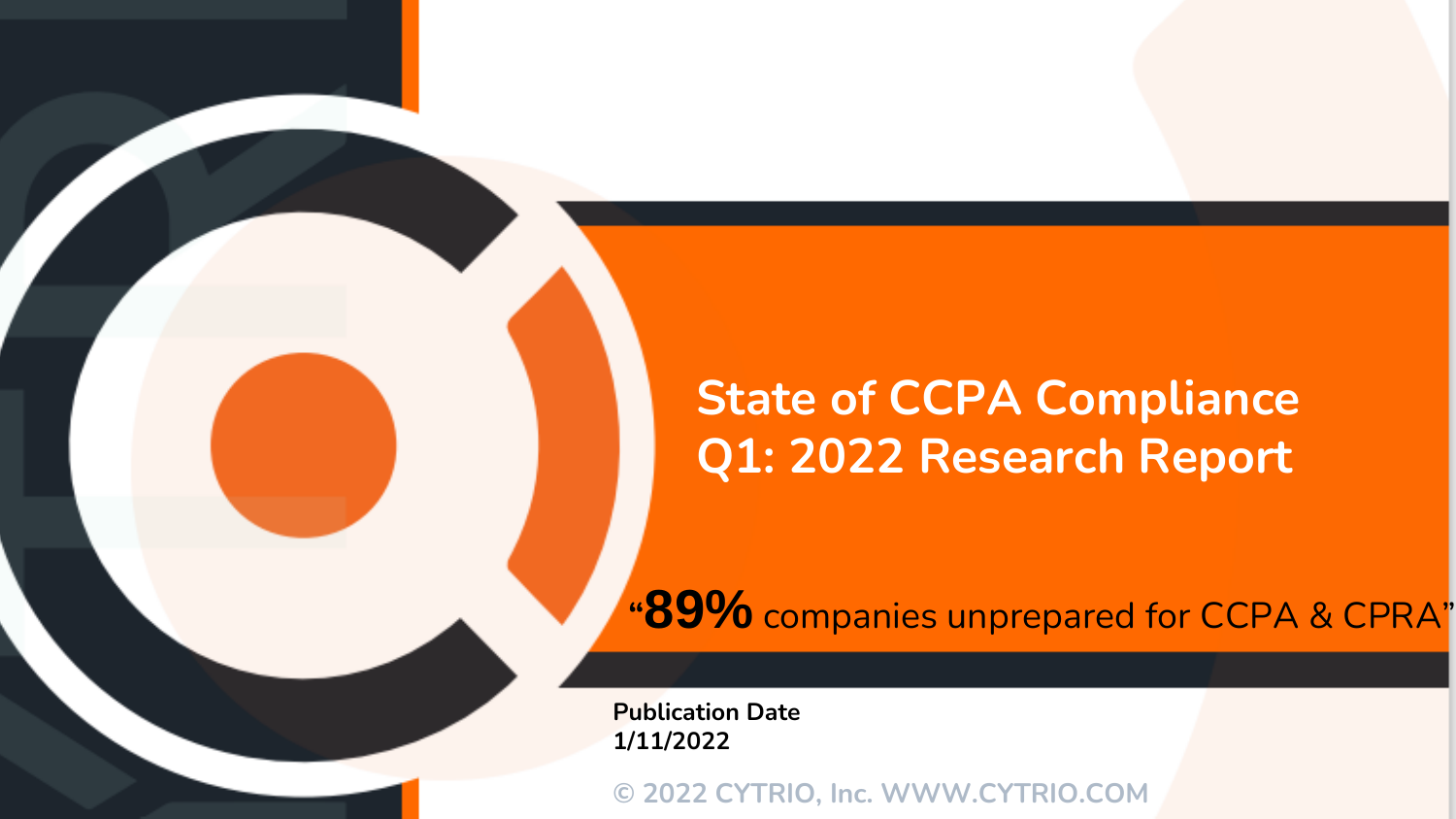### Research Overview

CYTRIO, a next generation data privacy compliance company, is publishing this research report on the state of CCPA compliance as of December 31, 2021, to understand better how well companies are prepared to meet California Consumer Privacy Act (CCPA) and California Privacy Rights Act (CPRA) DSAR (Data Subject Access Rights) compliance requirements.

CYTRIO's independent research uncovered many findings of the readiness of businesses to comply with CCPA & CPRA, including a key finding that **89%** of businesses are not compliant or somewhat complaint with CCPA and CPRA DSAR compliance requirements. This problem will become more pronounced as CPPA (California Privacy Protection Agency) rolls out active CPRA enforcement with the stringent lookback window of 12 months (which has already started on January 1, 2022) and as employees also get to exercise their data privacy rights.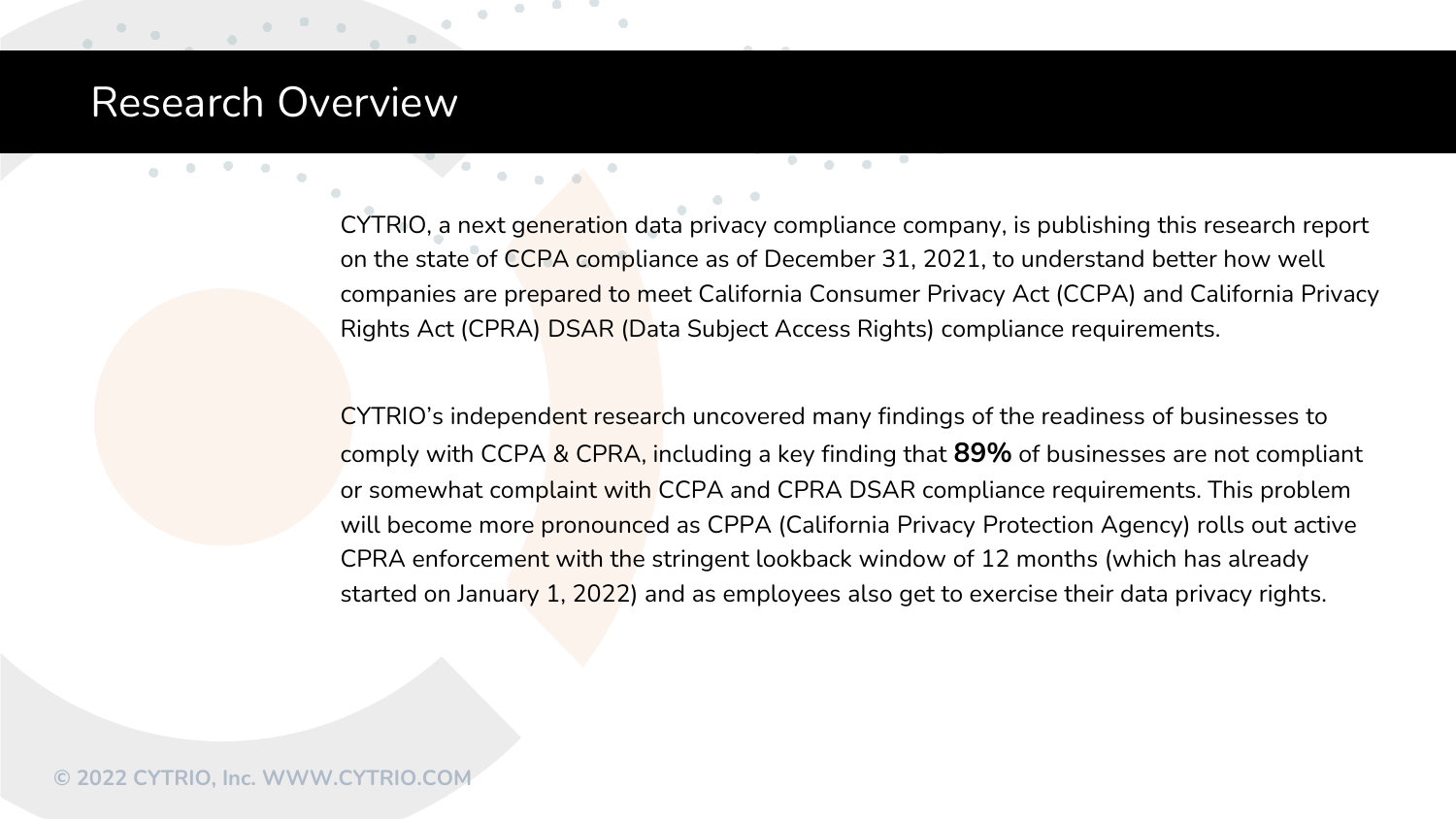## Research Methodology

The inaugural CYTRIO 2021 State of the CCPA Compliance report studied **5,175** U.S. mid to large enterprises with revenues from \$25 million to \$5+ billion. CYTRIO conducted the research over six months, and the results in this research are as of Dec. 31, 2021. This CCPA readiness research will be updated on a quarterly going forward.

The research investigated many readiness factors based on information including a company's privacy policy, CCPA guidance provided in the company's privacy policy (if any), the mechanisms provided when CCPA guidance is mentioned in the privacy policy, among other publicly available information that indicate a company's readiness for CCPA/CPRA. The research assessed a company's preparedness by considering if a company's privacy policy: (1) has no mention of CCPA (not compliant), (2), mentions CCPA but mechanisms to submit DSARs is rudimentary (e.g., email only), (3) redirects CCPA DSAR requests to a privacy rights management solution.

 $\odot$  2022 CYTRIO, Inc. WWW.CYTRIO.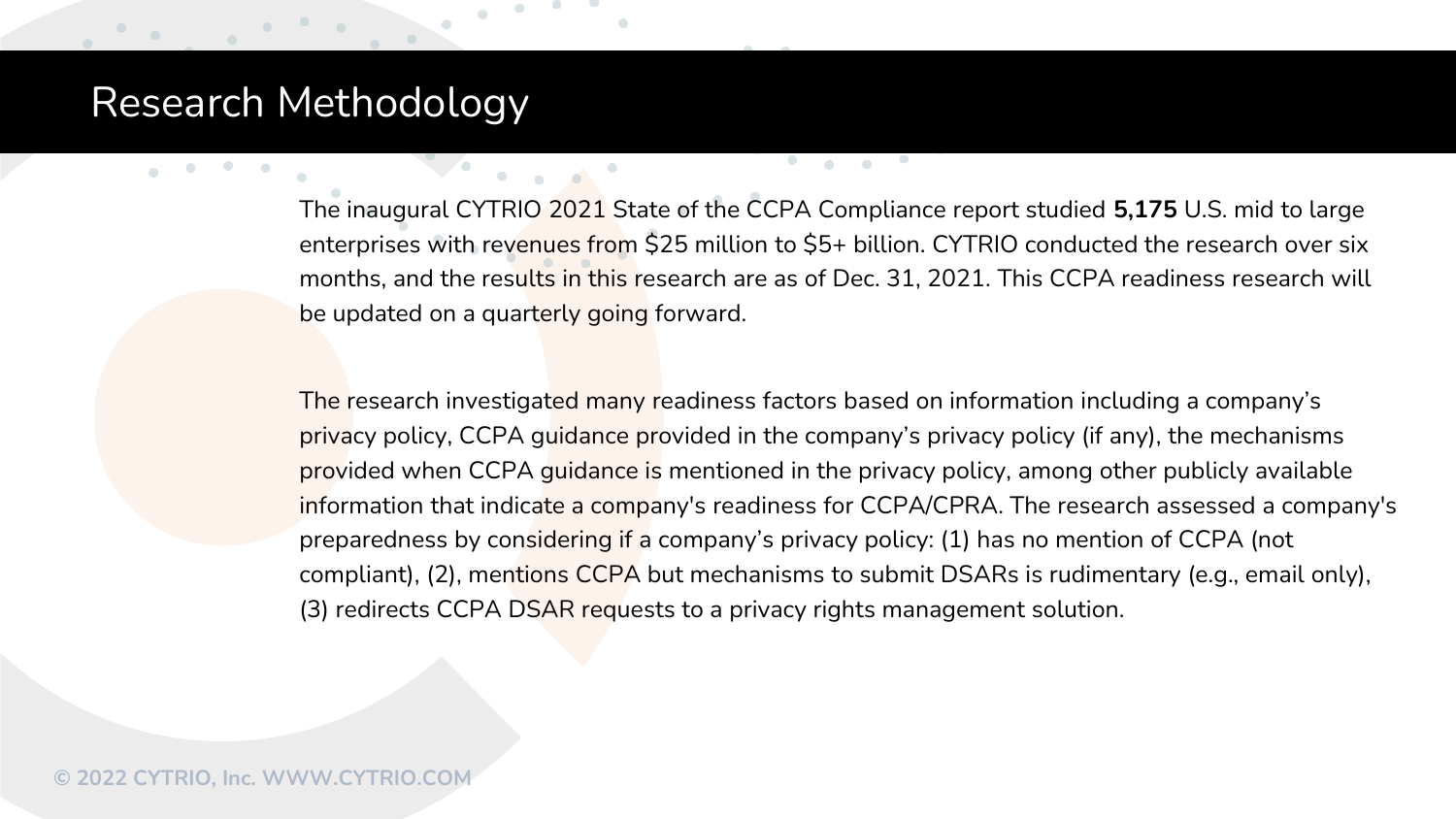# Key Finding – 89% companies unprepared for CCPA & CPRA

**CONTRACTOR** 



CYTRIO's research indicates that nearly **89%** of companies that must comply with CCPA are not prepared to meet the CCPA compliance requirements (i.e., they are non-compliant or partially compliant), especially when managing Data Subject Access Requests (DSARs).

Noteworthy, many of the same companies state in their privacy policies that they needed to comply with CCPA but didn't provide a mechanism for consumers to exercise their data privacy rights under the law. The data in figure 1 provides data supporting this conclusion.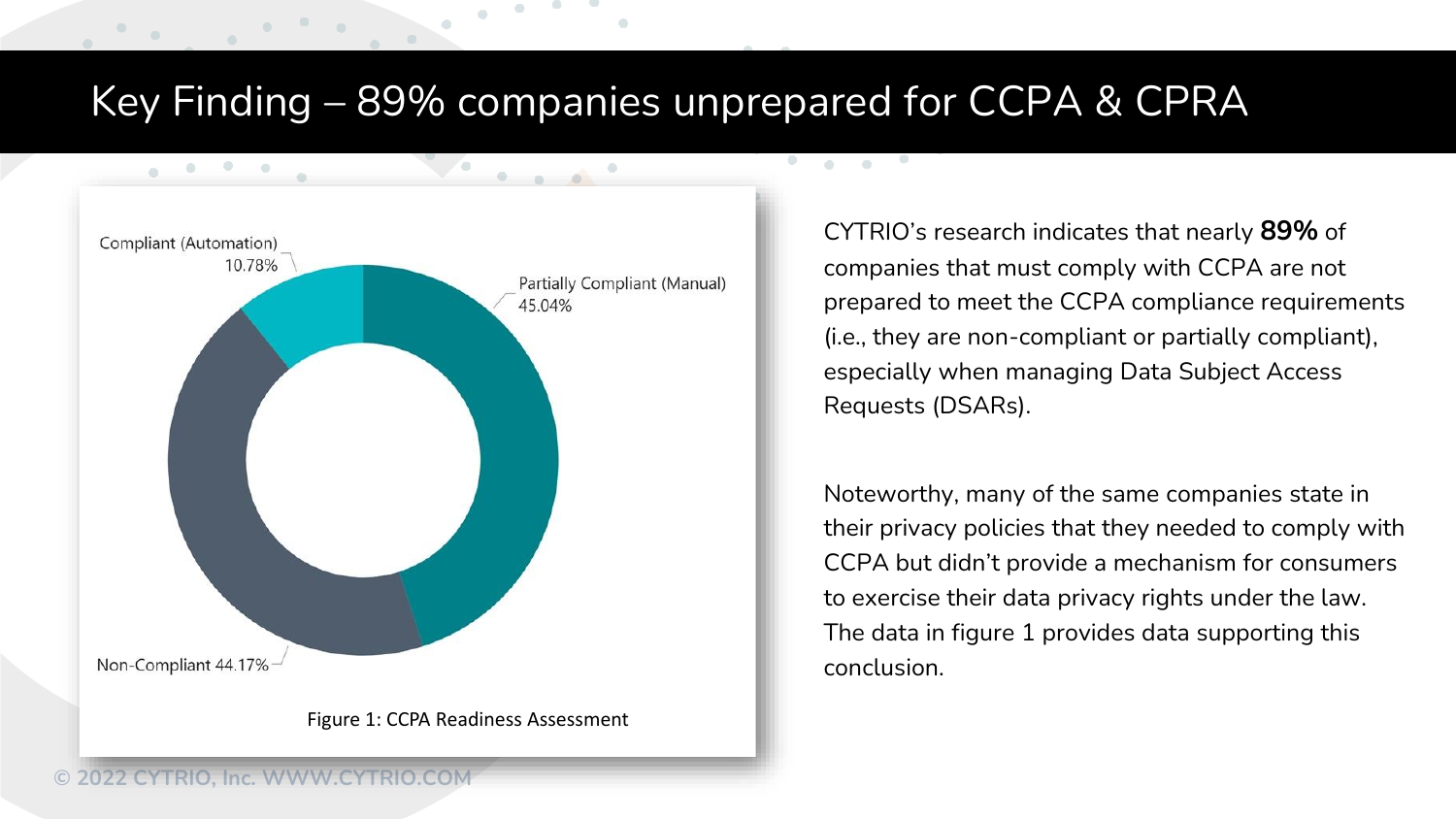#### Observation #1 – B2B & B2C companies woefully unprepared for CCPA compliance

 $\bullet$ 

 $\mathbf{a}$  and  $\mathbf{a}$ 

CYTRIO's research indicates that both B2C and B2B companies are almost equally unprepared to comply with CCPA. Both business segments show similar observations – around 10% are prepared, and 90% are not prepared to meet CCPA. Both business segments.



 $\alpha$  .

 $\bullet \qquad \bullet$ 

 $\bullet$ 

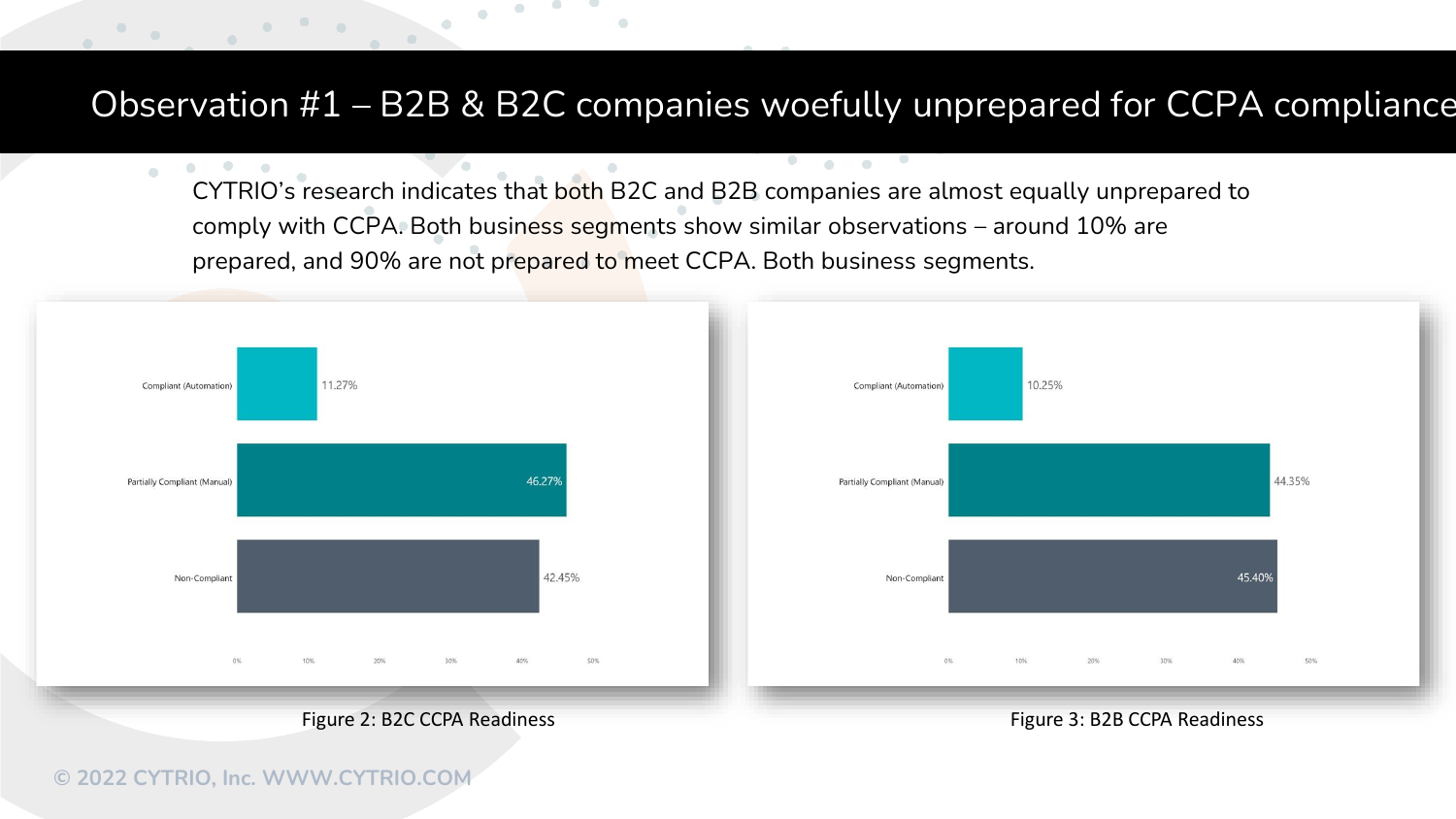#### Observation #2 – Significant Variation in Preparedness Across Verticals

 $\bullet$ 

 $\mathbf{a}$  and  $\mathbf{a}$ 



Figure 4: Vertical CCPA Preparedness

**© 2022 CYTRIO, Inc. WWW.CYTRIO.COM**

CYTRIO's research shows that certain vertical markets are more prepared for CCPA/CPRA than others. Industries leading the pack include Media & Internet (30% compliant) and Consumer Services (25% compliant). Industries trailing behind are Healthcare Services (0% compliant) and Education (8% compliant).

This is noteworthy because CCPA is, broadly speaking, agnostic to vertical industry. All businesses must evaluate whether they need to be compliant with CCPA according to the guidance in the regulation (i.e., revenue greater than \$25M or sells the personal information of 50,000 or more consumers).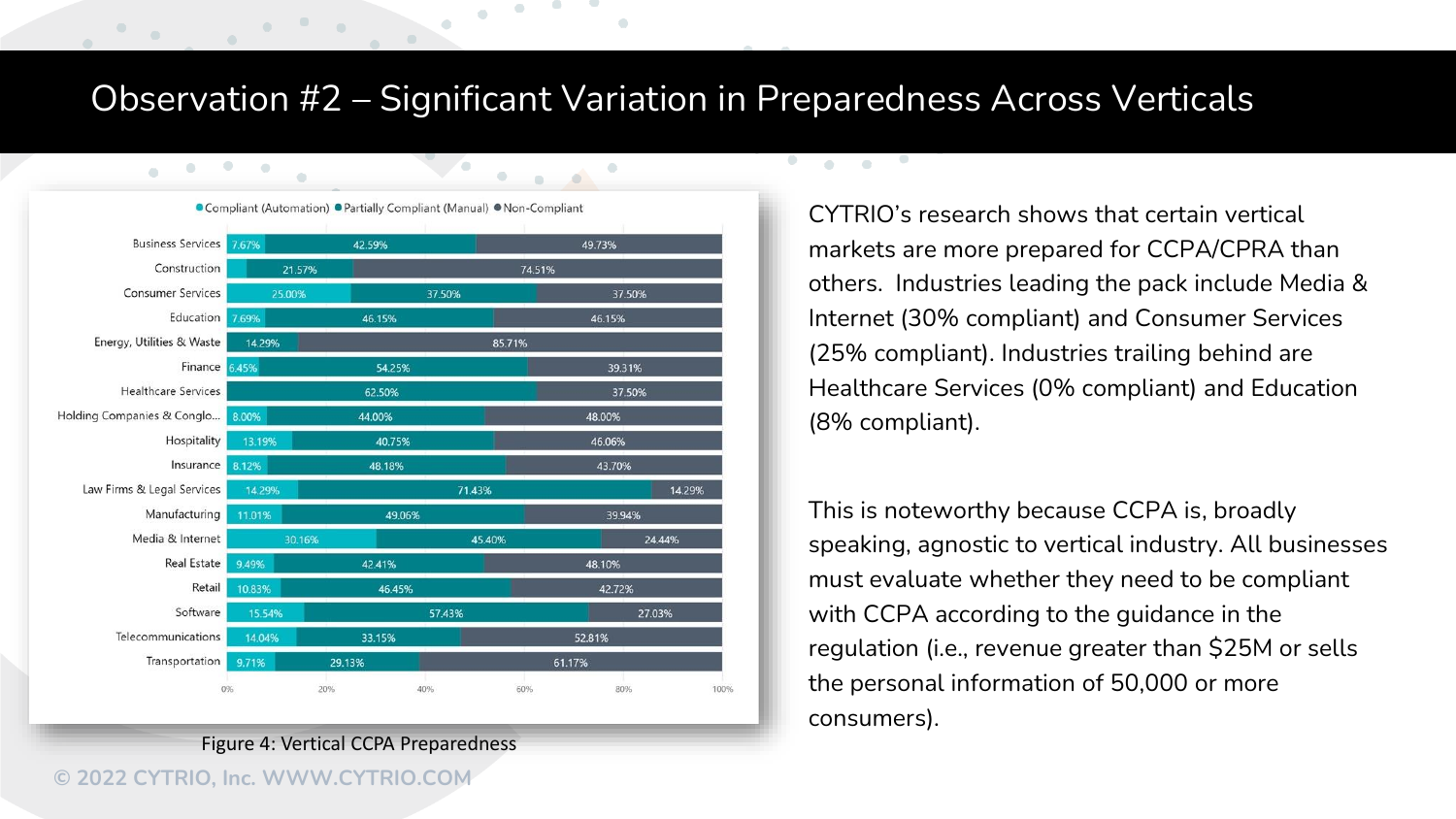### Observation #3 –– Less than 11% Have a DSAR Automation Solution

 $\mathbf{a}$  and  $\mathbf{a}$ 



CYTRIO's research shows that although DSAR Automation solutions exist, only 11% of the companies researched have deployed a CCPA DSAR Management Automation solution.

This is noteworthy because it indicates that existing commercial solutions have not gained wide adoption. Historically, software that manages a specific IT function (e.g, network management, security management, etc.) goes through a maturity process. Unfortunately, early adopters of these solutions are often challenged by the complexity of these solutions.

CYTRIO provides a Next Generation Privacy Rights Management solution that is easy to install, configure,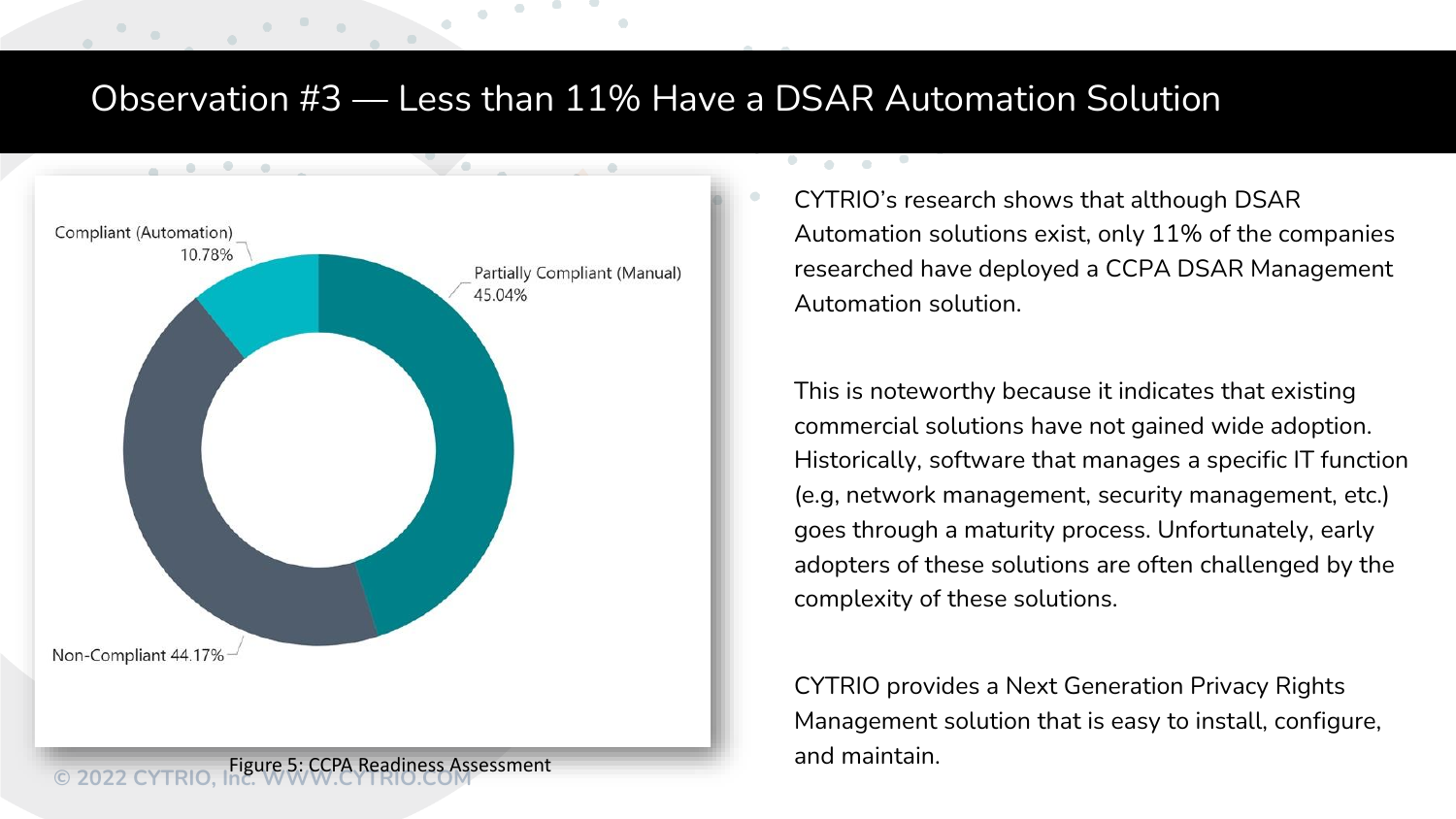#### Observation #4 – California Companies Less Prepared Than Other States

CYTRIO's research shows that certain states are more prepared for CCPA/CPRA than others. States leading the pack include New Hampshire (24% compliant) and Utah (18% compliant). States trailing behind, with 0% preparation include Alaska, Arkansas, Idaho, Montana, New Mexico, South Dakota and West Virginia). California is in the middle of the pack (15%).

 $\bullet$ 

| Alabama              | 17.86% | 10.71% |        | 71.43%     |        |
|----------------------|--------|--------|--------|------------|--------|
| Alaska               | 33.33% |        |        | 66.67%     |        |
| Arizona              | 7.06%  | 51.76% |        | 41.18%     |        |
| Arkansas             | 36.84% |        |        | 63.16%     |        |
| California           | 15.60% |        | 59.34% |            | 25.06% |
| Colorado             | 10.08% | 39.50% |        | 50.42%     |        |
| Connecticut          | 11.69% | 41.56% |        | 46.75%     |        |
| Delaware             |        | 52.38% |        | 42.86%     |        |
| District of Columbia | 14.29% | 40.00% |        | 45.71%     |        |
| Florida              | 15.41% | 36.99% |        | 47.60%     |        |
| Georgia              | 10.76% | 44.30% |        | 44.94%     |        |
| Hawaii 6.67%         |        | 53.33% |        | 40.00%     |        |
| Idaho                | 21.43% |        |        | 78.57%     |        |
| Illinois             | 8.21%  | 44.78% |        | 47.01%     |        |
| Indiana              |        | 44.44% |        | 51.85%     |        |
| lowa                 | 9.43%  | 43.40% |        | 47.17%     |        |
| Kansas               | 7.14%  | 50.00% |        | 42.86%     |        |
| Kentucky             | 10.00% | 53.33% |        | 36.67%     |        |
| Louisiana            |        | 26.67% |        | 70.00%     |        |
| Maine 6.25%          | 12.50% |        | 81.25% |            |        |
| Maryland             | 15.12% | 30.23% |        | 54.65%     |        |
| Massachusetts        | 7.86%  | 49.34% |        | 42.79%     |        |
| Michigan             | 9.24%  | 46.22% |        | 44.54%     |        |
| Minnesota            | 39.29% |        |        | 58.04%     |        |
| Mississippi 6.25%    |        | 18.75% |        | 75.00%     |        |
| Missouri             |        | 45.24% |        | 52.38%     |        |
| 0%                   |        | 20%    | 40%    | 60%<br>80% | 100%   |

**© 2022 CYTRIO, Inc. WWW.CYTRIO.COM**



Figure 6: CCPA Preparedness By State (A-M) Figure 7: CCPA Preparedness By State (M-Z)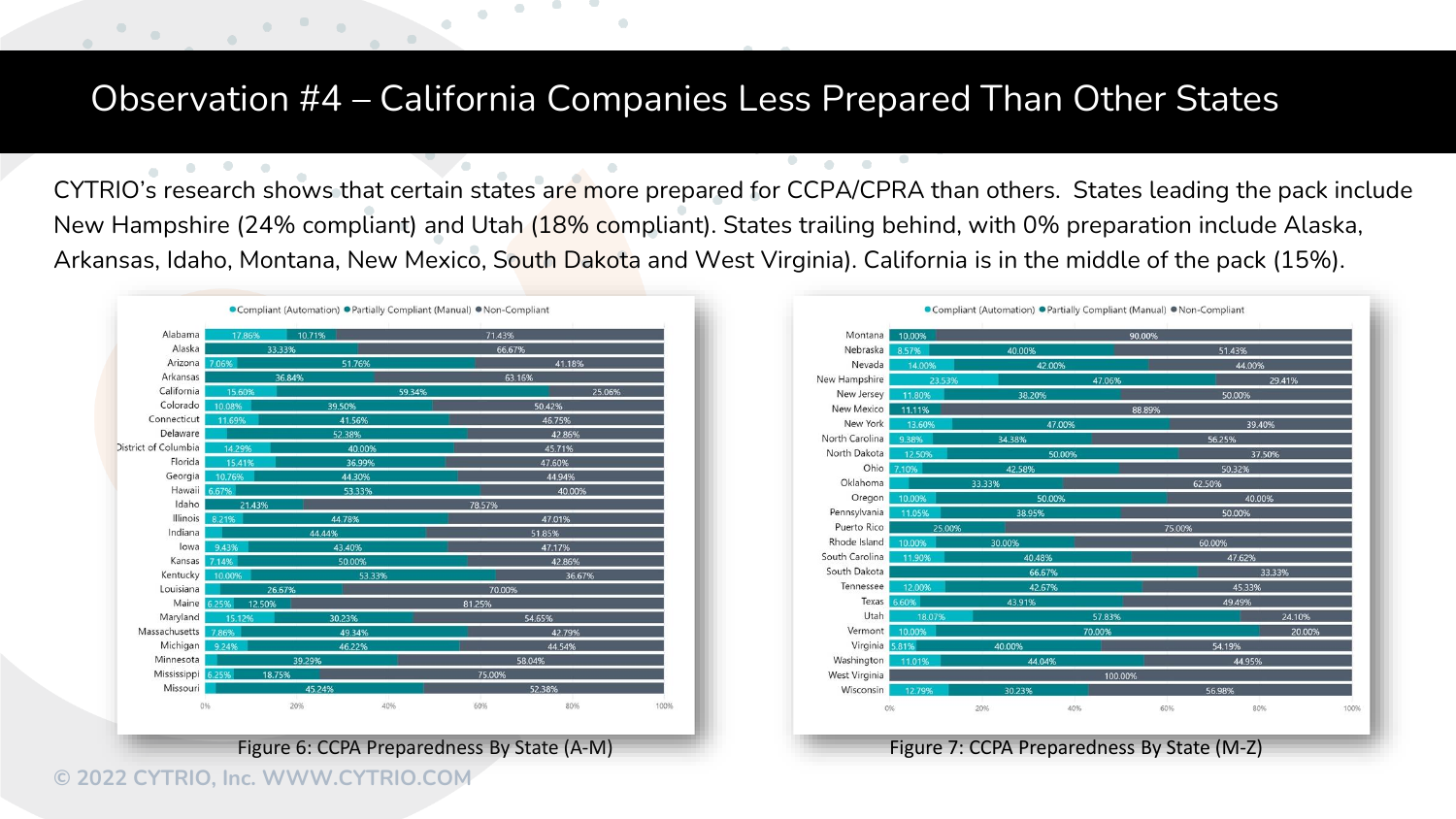#### Observation #5 – Business of All Sizes Poorly Prepared to Meet CCPA

 $\bullet$ 

 $\mathbf{a} = \mathbf{a} \cdot \mathbf{a}$ 



Figure 8: CCPA Preparedness by Company Size

CYTRIO's research shows that larger business (greater than \$100M annual revenue) are better prepared than mid-sized businesses (\$25M-\$100M). Although this is expected, because larger companies must be able to process significantly more consumer DSARs and therefore more likely to adopt a more automated DSAR management solution.

The research indicates that both large and mid-sized businesses are woefully unprepared for CCPA (larger business are less than 11% compliant, and mid-sized business have not yet started to adopt a commercial solution, and rely heavily on manual processes